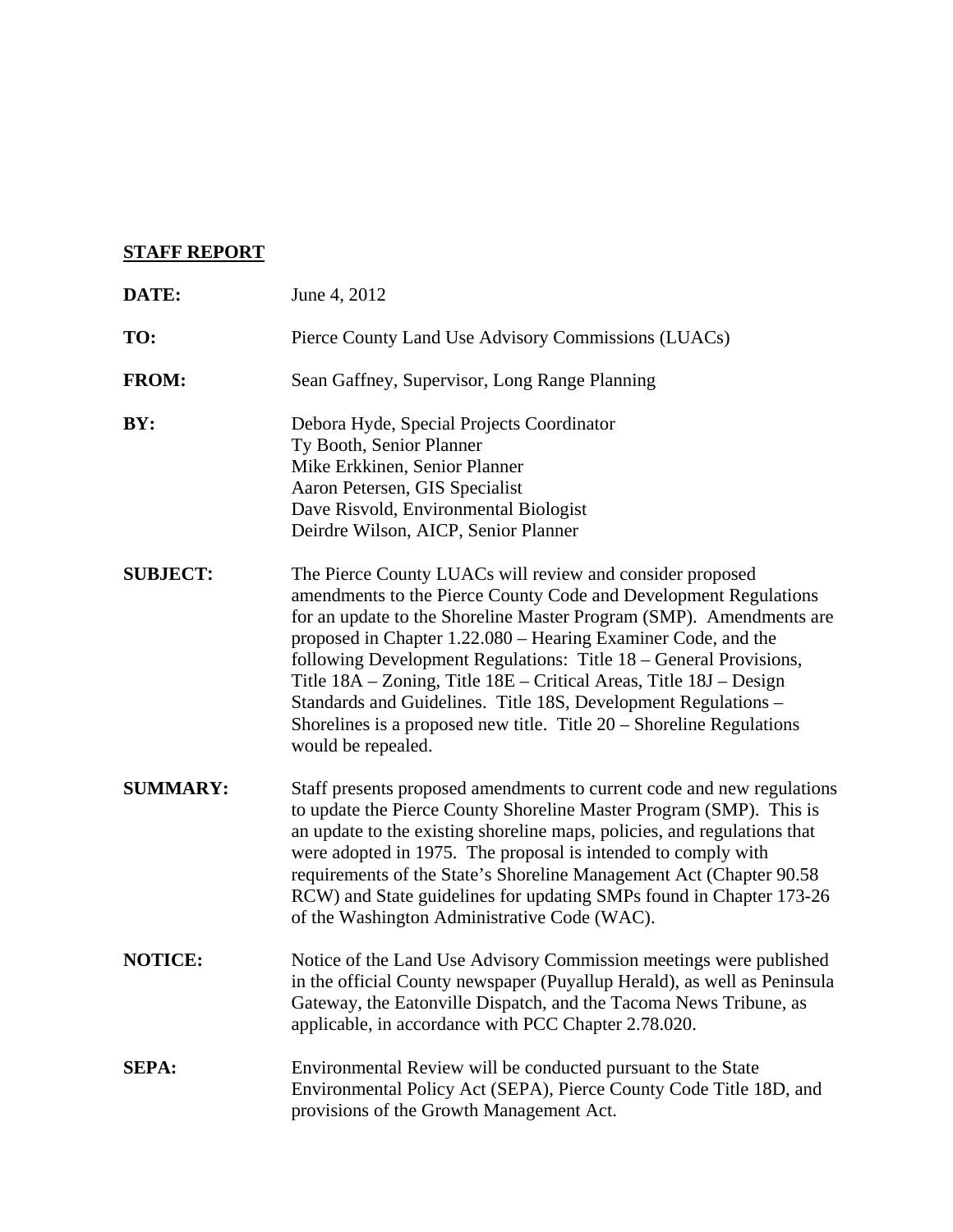| <b>ATTACHMENTS:</b>   |                                                             |
|-----------------------|-------------------------------------------------------------|
| <b>ATTACHMENT "A"</b> | Proposed Amendments to Chapter 1.22.080, Hearing Examiner   |
|                       | Code                                                        |
| <b>ATTACHMENT "B"</b> | Proposed Amendments to Title 18, Pierce County Development  |
|                       | <b>Regulations - General Provisions</b>                     |
| <b>ATTACHMENT "C"</b> | Proposed Amendments to Title 18A, Pierce County Development |
|                       | <b>Regulations - Zoning</b>                                 |
| <b>ATTACHMENT "D"</b> | Proposed Amendments to Title 18E, Pierce County Development |
|                       | <b>Regulations - Critical Areas</b>                         |
| <b>ATTACHMENT "E"</b> | Proposed Amendments to Title 18J, Pierce County Development |
|                       | <b>Regulations - Design Standards and Guidelines</b>        |
| <b>ATTACHMENT "F"</b> | Proposed New Title 18S, Pierce County Development           |
|                       | <b>Regulations - Shorelines</b>                             |

## **PROJECT DESCRIPTION:**

In 1971, the Washington State Legislature passed the State Shoreline Management Act. In 1972, the public adopted the Act in a statewide referendum vote. The Act required local governments, including Pierce County, to develop Shoreline Master Programs (SMPs). As part of the Act, in 1972 the State adopted guidelines which local governments were required to follow in drafting their SMPs. The existing 1974 County maps and policies, and the 1975 regulations, were adopted in 1975 consistent with these guidelines. There have been a few minor adjustments since then but no significant changes. In the past 30-plus years there have been several substantial adjustments to local land use regulations including the State Growth Management Act that required comprehensive land use plans, updates to zoning, environmental regulations, and development requirements. RCW 36.70A.480 provides that the goals and policies contained in a local shoreline master program shall be considered an element of the local comprehensive plan required by the Growth Management Act. All other portions of the local shoreline master program, including the use regulations, are considered a part of the local development regulations required by the Growth Management Act.

The State has required that all jurisdictions review and adjust their shoreline master programs based on new guidelines and laws which recognize the significant changes that have taken place in land use regulation and planning since the early 1970s. "The legislature finds that the shorelines of the state are among the most valuable and fragile of its natural resources and that there is great concern throughout the state relating to their utilization, protection, restoration and preservation." "It is the policy of the state to provide for the management of the shorelines by planning for and fostering all reasonable and appropriate uses." "Uses shall be preferred which are. . .unique to or dependent upon use of the state's shoreline." "Alterations of the natural condition of the shorelines of the state, in those limited instances when authorized, shall be given priority for single-family residences and their appurtenant structures, ports, shoreline recreational uses including but not limited to parks, marinas, piers, and other improvements facilitating public access to shorelines of the state, industrial and commercial developments which are particularly dependent on their location on or use of the shorelines of the state and other development that will provide an opportunity for substantial numbers of the people to enjoy the shorelines of the state." RCW 90.58.020: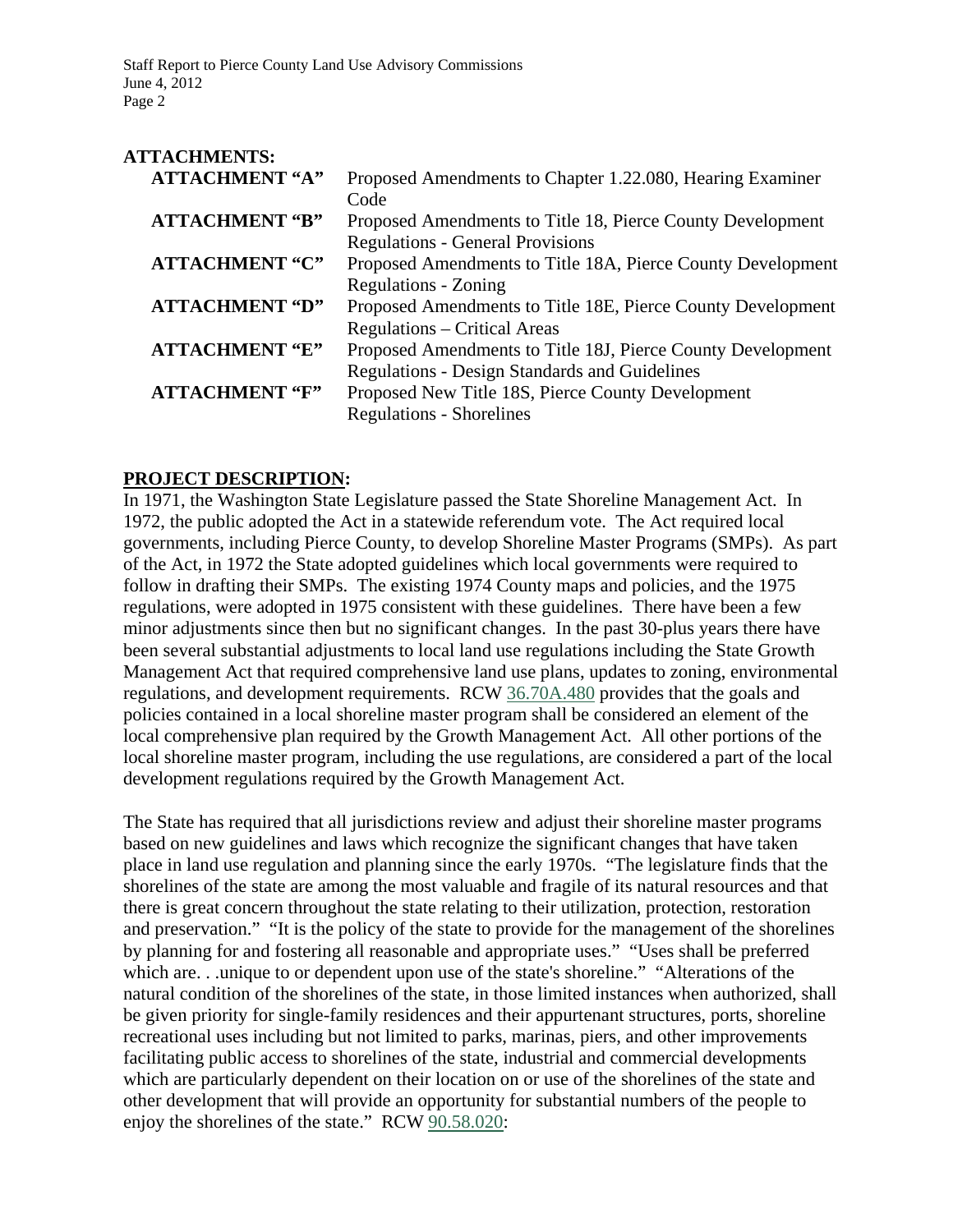To begin the update, local governments must assess existing development and environmental condition of the shorelines, and then use that information as a baseline to monitor changes over time. The basis of that assessment is a required document called an Inventory and Characterization Report. From that baseline, any new development cannot have an unmitigated negative impact on the current environmental condition. That requirement is called "no net loss." If a development is proposed that has the potential for a negative environmental impact, that impact is required to be addressed and mitigated. Another significant change is the requirement to integrate into the SMP existing regulations that have been adopted as part of the State Growth Management Act, such as those addressing critical areas, erosion, flood hazard, landslide hazard, wetlands, and fish and wildlife.

In keeping with the recent code consolidation efforts by the County, staff has relied on existing regulations to meet the State Legislature requirements wherever possible. One of the fundamental principals in addressing the new requirements was to examine the existing County Code Titles and determine if there was an adopted regulation already in place that satisfied the State guidelines. Title 18S would include those items not addressed in other existing Titles. Unlike other County development regulations, Title 18S would include the shoreline policies as well as the regulations because the policies clarify the intent of the SMP. This draft proposal also includes changes to existing Titles which were necessary to accommodate the SMP update.

## **BACKGROUND:**

The SMP update process began in 2006 when the County hired a consultant to conduct an inventory and characterization of County shorelines. A technical group, consisting of representatives from County, State, Federal, and Tribal governments, was formed to provide input. On February 19, 2008, the County Council adopted Resolution R2008-12s to form the Shoreline Citizens Advisory Committee (SCAC), with members appointed from a variety of interest groups, to work on draft policies, regulations, and maps. A total of 29 meetings were held by the SCAC from March 2008 to February 2010. This group appointed two subcommittees to work on the aquaculture and residential boating facilities sections. From February 2010 to date, County staff has continued to review comments received from the SCAC, Ecology, and other County staff, when staff resources were available.

# **SHORELINE CITIZEN ADVISORY COMMISSION MEETINGS:**

With a resurgence of the update effort, as a result of additional staff commitment, two meetings were held with the Shoreline Citizens Advisory Committee (SCAC) on May 22, 2012 and May 24, 2012, from 4:30–7:00 p.m., at the Pierce County Annex. The objective of the meetings was to make sure the SCAC members understood the formatting changes and how their recommendations were considered when creating the draft proposal.

# **PUBLIC OUTREACH:**

In addition to the meetings with the SCAC, a significant public notice and involvement program is scheduled for the Shoreline Master Program update process. All of the approximately 15,000 land owners whose property falls within shoreline jurisdiction will receive a personal notice through the US Postal Service in time to participate in the open houses.

Open houses are scheduled for June 21, 2012, in Bonney Lake; July 11, 2012, in Gig Harbor; and July 16, 2012, in Lakebay.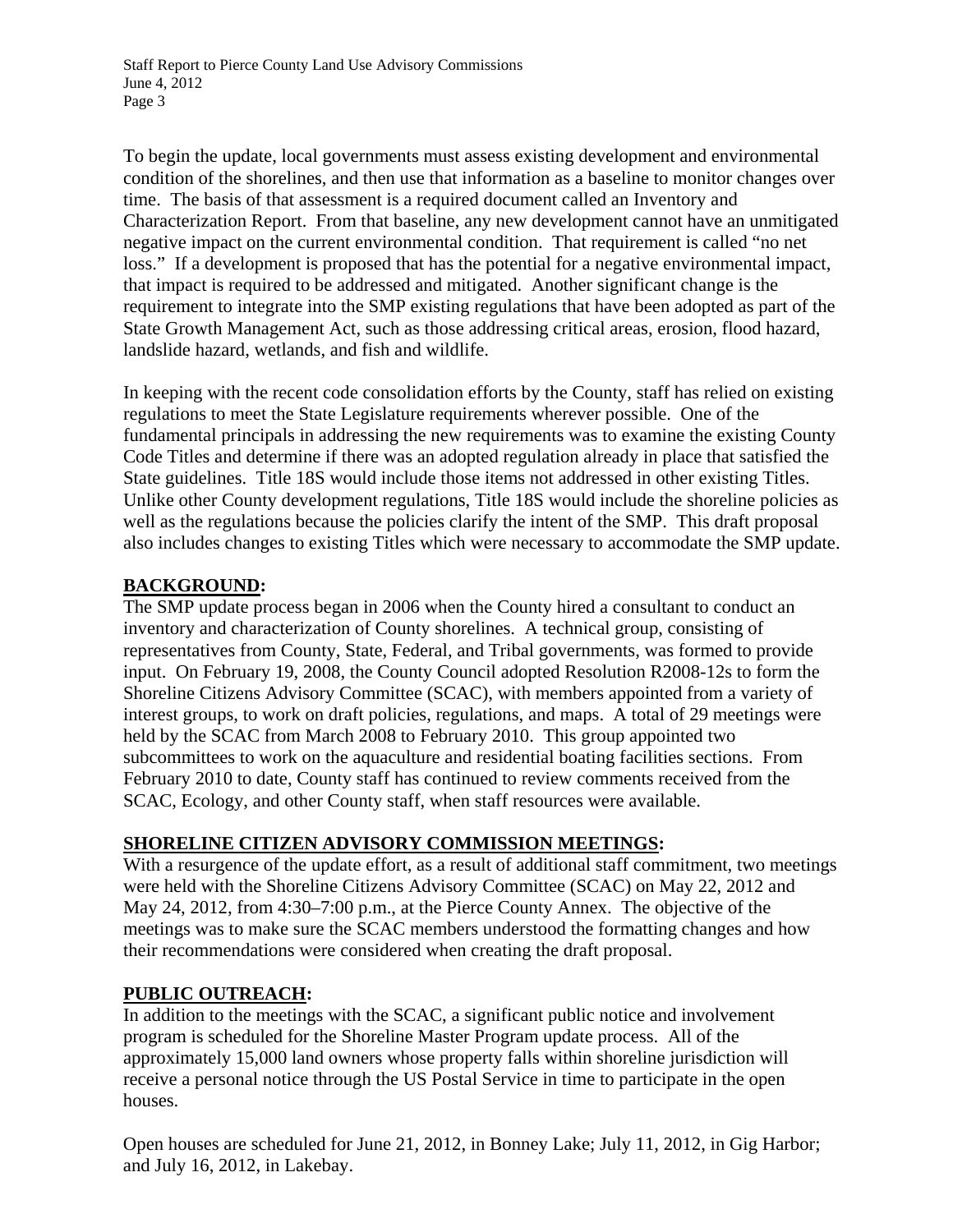Combined Land Use Advisory Committee (LUAC) Study Sessions are scheduled for June 4, 2012, in Graham, and June 6, 2012, in Gig Harbor.

Individual LUAC meetings will be held for five of the seven community plan areas that have shoreline jurisdiction within their community plan areas:

- $\bullet$  June 12, 2012 Graham;
- June 13, 2012 Parkland-Spanaway-Midland;
- June 20, 2012 Key Peninsula;
- $\bullet$  June 27, 2012 Gig Harbor;
- $\bullet$  July 10, 2012 Mid-County.

The Planning Commission is scheduled to hold six public meetings on the draft proposal:

- $\bullet$  July 18, 2012 Tacoma;
- $\bullet$  July 25, 2012 Gig Harbor;
- August 1, 2012 Gig Harbor;
- August 15, 2012 Fife;
- August 22, 2012 Tacoma;
- August 29, 2012 Tacoma.

## **COMPARISON OF CURRENT SMP TO UPDATED SMP:**

Shorelines Jurisdiction: This draft proposal uses the minimum shoreline jurisdiction required by the State guidelines, that being an area 200 feet from the floodway. This is usually a more limited area than the floodplain. Also, while the State guidelines require the critical areas adjacent to the shorelines to be part of the shoreline jurisdiction, it does not require an additional 200-foot area of jurisdiction. This draft proposal has the shoreline jurisdiction ending at the edge of the critical area.

No Net Loss:The new environmental protection standard is "no net loss of shoreline ecological functions." While restoration of degraded areas is encouraged, this does not mean all shoreline areas are required to be made "pristine" or returned to pre-settlement conditions. The County is required to inventory current shoreline conditions – including identifying existing ecological processes and functions that influence physical and biological conditions. When the updated SMP is adopted it is required to have policies and regulations to protect existing ecological conditions while allowing development of shoreline areas. This is accomplished by avoiding or minimizing the introduction of impacts to ecological functions that result from new shoreline development.

Shoreline Environment Designations (SEDs):The existing County SMP has five shoreline designations; they are as follows from most to least restrictive: Natural, Conservancy, Rural, Rural Residential, and Urban. The draft proposal includes changes to:

- Names of the SEDs.
- Definition, purpose, designation criteria, and policies for SEDs; and
- SED maps based upon the different names, definition and purpose, and designation criteria.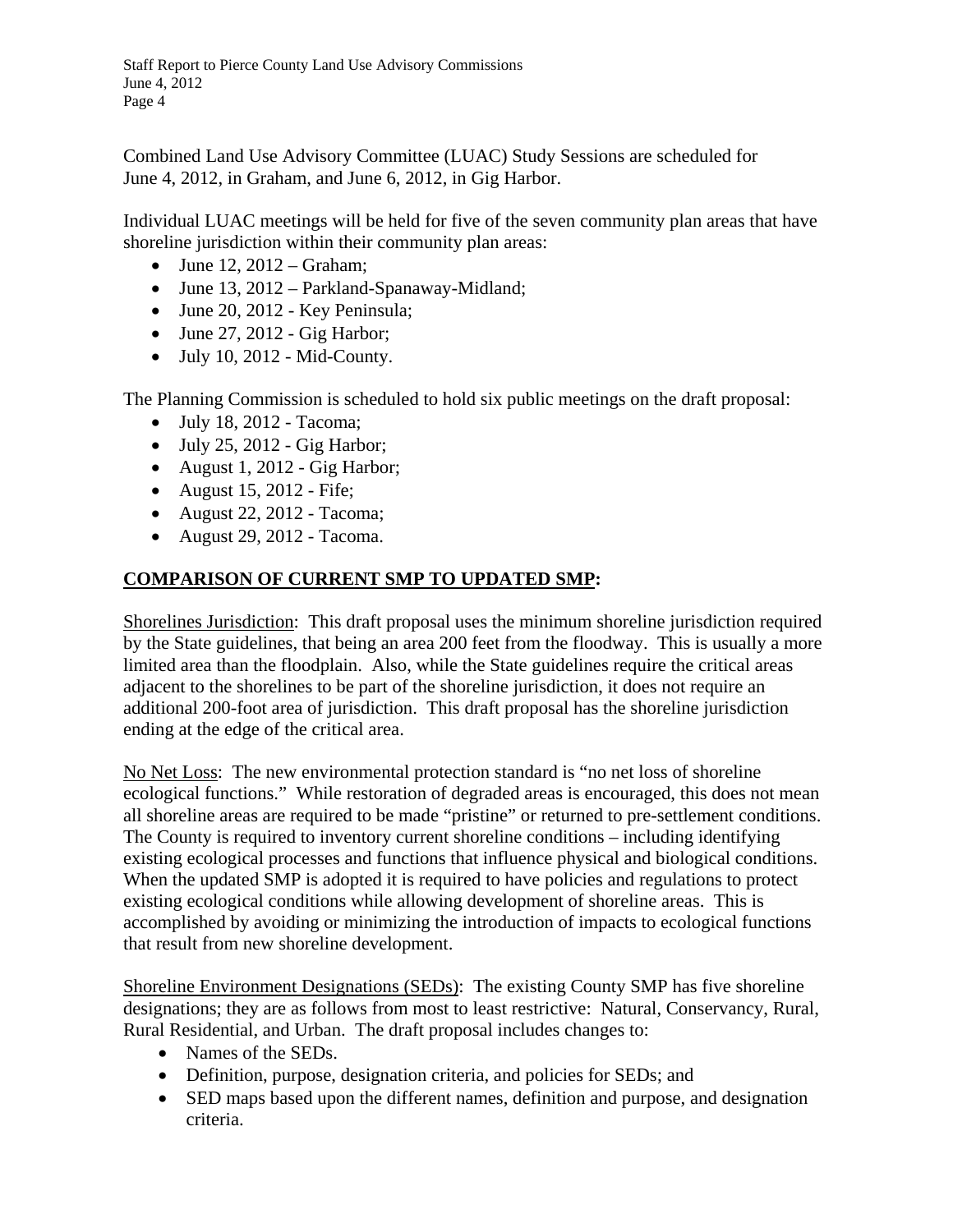The draft proposal includes the following designations, as recommended by the State guidelines: 1) Natural, 2) Conservancy, 3) Shoreline Residential, 4) High Intensity, and 5) Aquatic.

- 1. The Natural SED is for shoreline areas that are virtually pristine, and having significant natural ecological features or functions such as spits.
- 2. The Conservancy SED is for shoreline areas that have significant shoreline features or functions, and while there may be development it is offset by those items. A parcel that has a bluff between it and the waters' edge is an example of a potential Conservancy SED. Park and recreational parcels were designated Conservancy to balance the public access opportunities and environmental conditions.
- 3. The Shoreline Residential SED is for shoreline areas that are more intensely developed. While not exclusively residential, they are smaller lots that are developed or are planned for residential development.
- 4. The High Intensity SED is for shoreline areas that support water related commercial activities or significant transportation features such as ferry docks and marinas.
- 5. The Aquatic SED is for all waters that are located below the ordinary high water mark (OHWM).

The mapping of the lower shoreline area is based on existing conditions. The proposed designation criteria are detailed in the draft proposal.

Code Consolidation: Over the last three years the County has been clarifying and consolidating its development codes (titles/regulations). The goal is simplification and increased usability for the public and for staff. These efforts have been carried over into the update of the SMP.

The format of the existing County SMP has separate chapters for different types of development, even though some are related. The draft proposal combines similar uses into the same chapters. For example, the existing SMP has separate chapters for launching ramps, marinas, and piers/docks. The proposal combines launching ramps, marinas, and piers/docks, along with other similar types of facilities, into one section called Water Access Facilities.

The basic structure and organization of Title 18S is similar to the other County development regulation titles, except that Title 18S would include policies. There are general provisions that apply to all development; there are more detailed requirements for specific uses; and there is a development table, similar to the use table in Title 18A (Zoning Code) that has been added to help clarify the requirements.

While the existing County SMP has had few changes since the 1970s, other County regulations have increased significantly, such as, but are not limited to:

- Title 17C, Storm Drainage and Site Development
- Title 18, General Provisions
- Title 18A, Zoning Code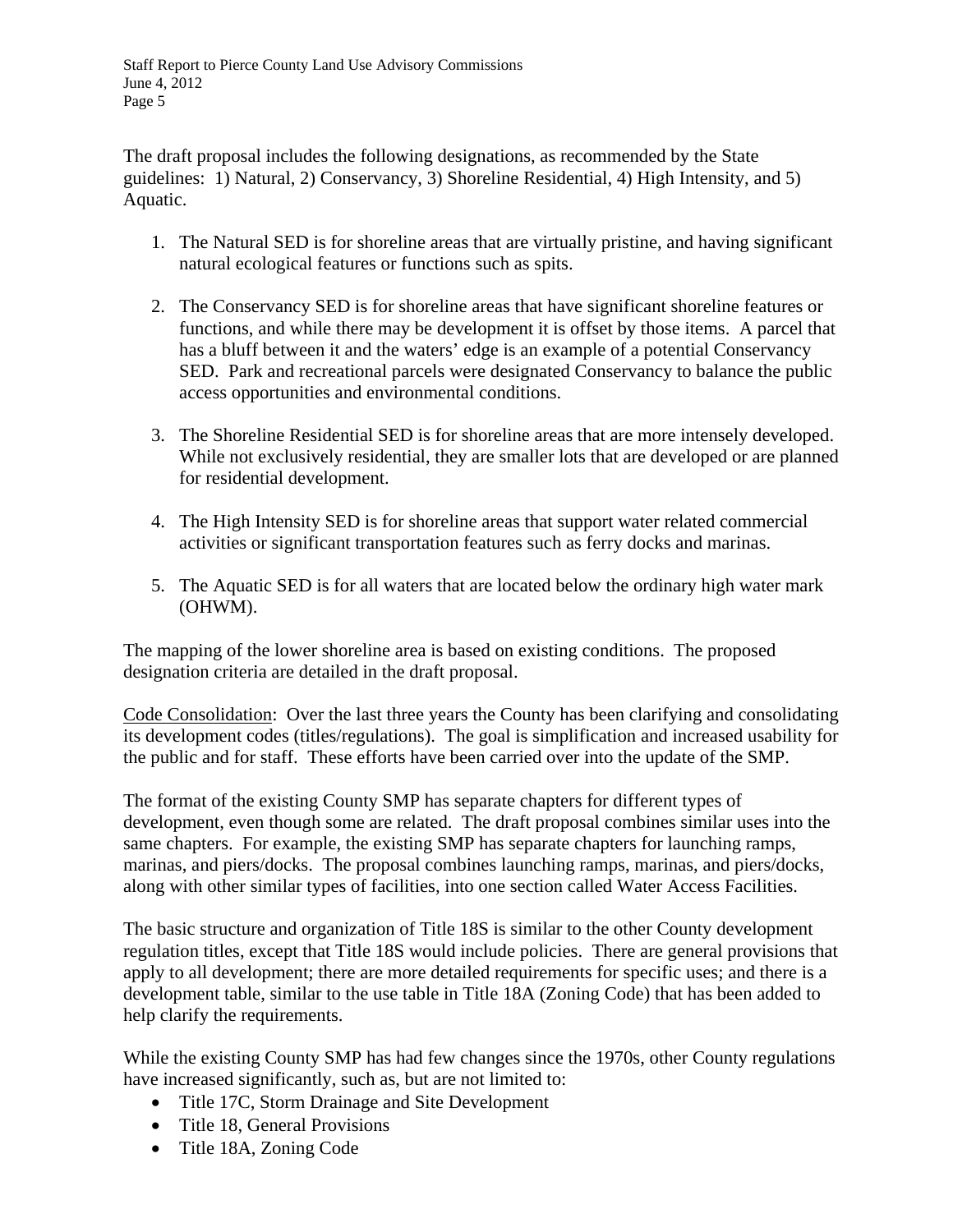- Title 18E, Critical Areas
- Title 18J, Design Standards and Guidelines

The County's development-related Titles apply both within and outside the area of shoreline jurisdiction. As a result, they overlap with the existing County SMP regulations. This has been duplicative and confusing. Examples of the overlap are as follows:

- Title 20 (existing SMP regulations) has Chapter 20.28 that addresses bulkheads. Newer Title 18E (Critical Areas) has Chapter 18E.110 that addresses erosion hazard and slope stability (including bulkheads).
- Title 20 has Chapter 20.76 that addresses, in part, application requirements, public notice, etc. Newer Title 18 (General Provisions) has regulations that address many of the same issues.

To address this overlap, Title 18S would include regulations, for the most part, that are not addressed under the other existing Titles. Title 18S will refer users to those other Titles rather than repeating the regulations. Where other existing Titles do not adequately address SMP issues or State guidelines Title 18S would include the regulation.

Critical Areas Integration: Title 18E, Development Regulations – Critical Areas is incorporated by reference in the draft proposal. Title 18E contains regulations for: wetlands, regulated fish and wildlife species and habitat conservation areas, aquifer recharge areas and wellhead protection areas, volcanic hazard areas, flood hazard areas, landslide hazard areas, seismic (earthquake) hazard areas, mine hazard areas, and erosion hazard areas.

Marine (saltwater) shorelines have critical area features such as habitat for listed species, kelp beds, and eel grass that will now be regulated. These features have been defined as critical areas since the 2005 adoption of Title 18E, but not all of the features had protective regulations. All marine shorelines are proposed to have standardized buffers to protect a significant amount of the ecological function without the need for detailed, site specific assessments for each application. The widths of the proposed marine buffers would range from 75 to 150 feet, depending on the SED. Buffers would be required to be vegetated at a percentage, also based on the parcel's SED. Provisions would be provided to allow the widths of buffers to be modified or reduced.

Review Process:The review process for exemptions has been clarified. Historically, there has been an "Exemption" process. It has given the impression that the proposed development was exempt from all requirements of the County SMP. However, the application was exempt only from the requirement to obtain a Substantial Development Permit. The draft proposal does not call this review process an "exemption". Proposals that do not require a Substantial Development Permit would be considered "Permitted Development."

The existing County SMP requires a Shoreline Substantial Development Permit be subject to a public hearing and decision by the County Hearing Examiner. The draft proposal changes this to an administrative process, with a decision made by the Director of Planning and Land Services (PALS). Public notice of the application submittal will still be required.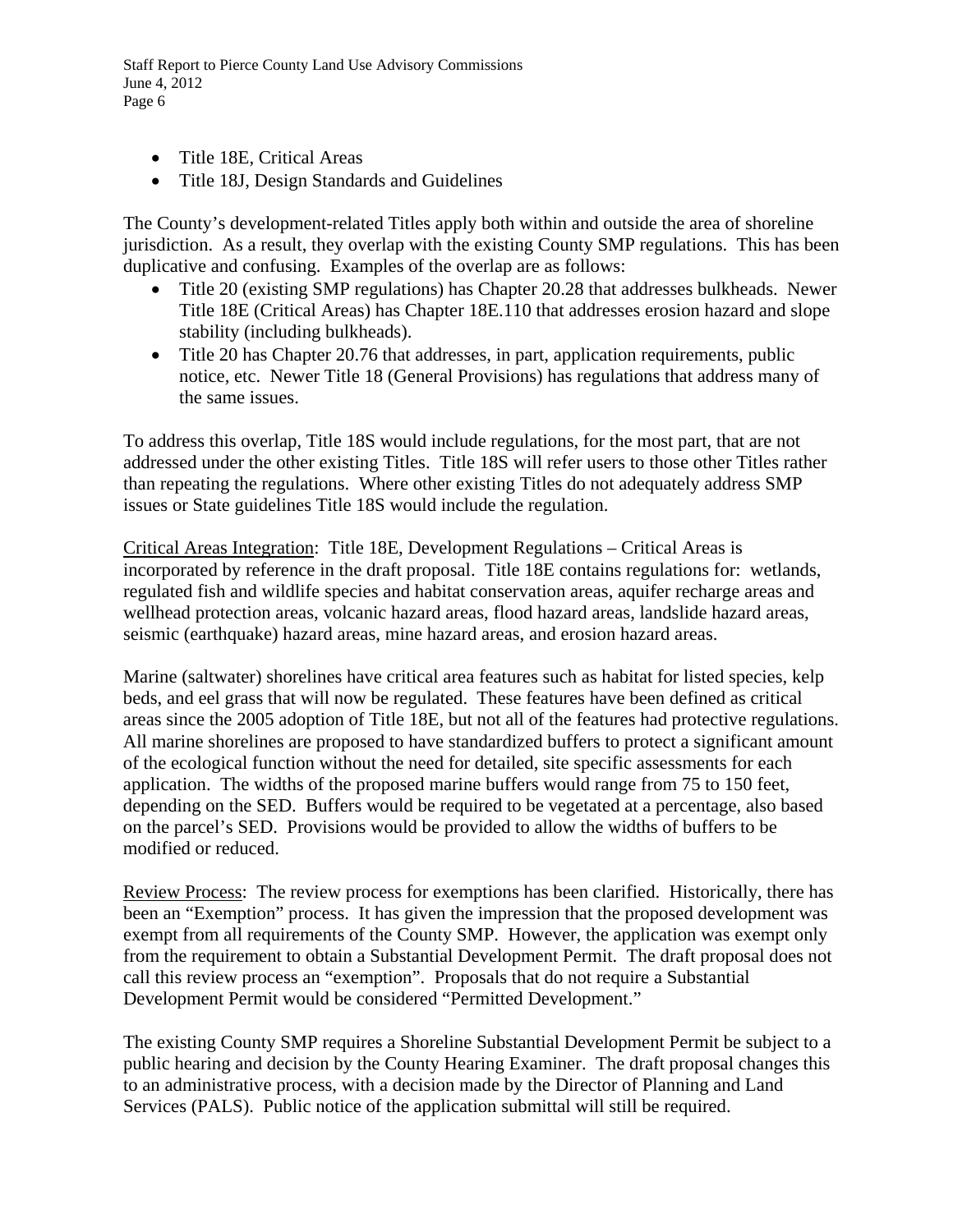The draft proposal includes a new permit type, Administrative Conditional Use Permit. It will not require a public hearing, and the decision will be issued administratively by the PALS Director. Public notice of the application submittal will be required. There would be no change to the existing Shoreline Conditional Use Permit and Variance processes.

The existing SMP allows legal, nonconforming uses to expand subject to approval of a Shoreline Nonconforming Use Permit. The updated SMP eliminates this permit type. Expansions of existing nonconforming uses would be subject to approval of a Conditional Use Permit or Variance.

Single-Family Development: The draft proposal agrees with the State Shoreline Master Program (WAC 173-26-241 (3) j) in recognizing that "single-family residences are the most common form of shoreline development and are identified as a priority use when developed in a manner consistent with control of pollution and prevention of damage to the natural environment."

Additionally, the State Legislature passed new legislation in September 2011 (RCW 90.58.620) that allowed local governments to designate "(R)esidential structures and appurtenant structures that were legally established, and are used for a conforming use, but that do not meet standards for the following to be considered a conforming structure: Setbacks, buffers, or yards; area; bulk; height; or density. This new law is incorporated into the draft proposal. The existing County SMP prohibits new single-family residences in the Natural SED. According to State guidelines, the draft proposal would allow residences in the Natural SED subject to approval of an Administrative Conditional Use Permit.

The existing County SMP has a 50-foot setback requirement along most shorelines. The draft proposal would eliminate this setback because the distance a residence must be located from the shoreline would be determined through critical area review, Title 18E.

Boating Facilities: The existing County SMP has a maximum depth limitation for docks. The draft proposal would also have a minimum depth requirement. The existing County SMP states that single/joint-use docks should not exceed 150 feet in length on saltwater. The draft proposal would revise the maximum length to 125 feet for docks serving one parcel, 150 feet for docks serving two parcels, 175 feet for docks serving three parcels, and 200 feet for docks serving four parcels. The existing County SMP imposes no limit on the number of boating facilities a parcel may have. The draft proposal would limit a parcel to no more than three boating facilities. The existing County SMP allows deviations to the sizes of docks to be processed with a Substantial Development Permit. The draft proposal would require a Variance. The existing County SMP does not address lifts, the draft proposal does.

Public Access:The draft proposal includes regulations that would require new development to provide on-site public access to the shoreline. Public access would not be required of individual single-family residences, but would be required of larger residential subdivisions, commercial and industrial development. Public access would consist of a dedication of land or a physical improvement in the form of a walkway, trail, bikeway, corridor, viewpoint, park, deck, observation tower, pier, boat launching ramp, dock or pier area, or other area serving as a